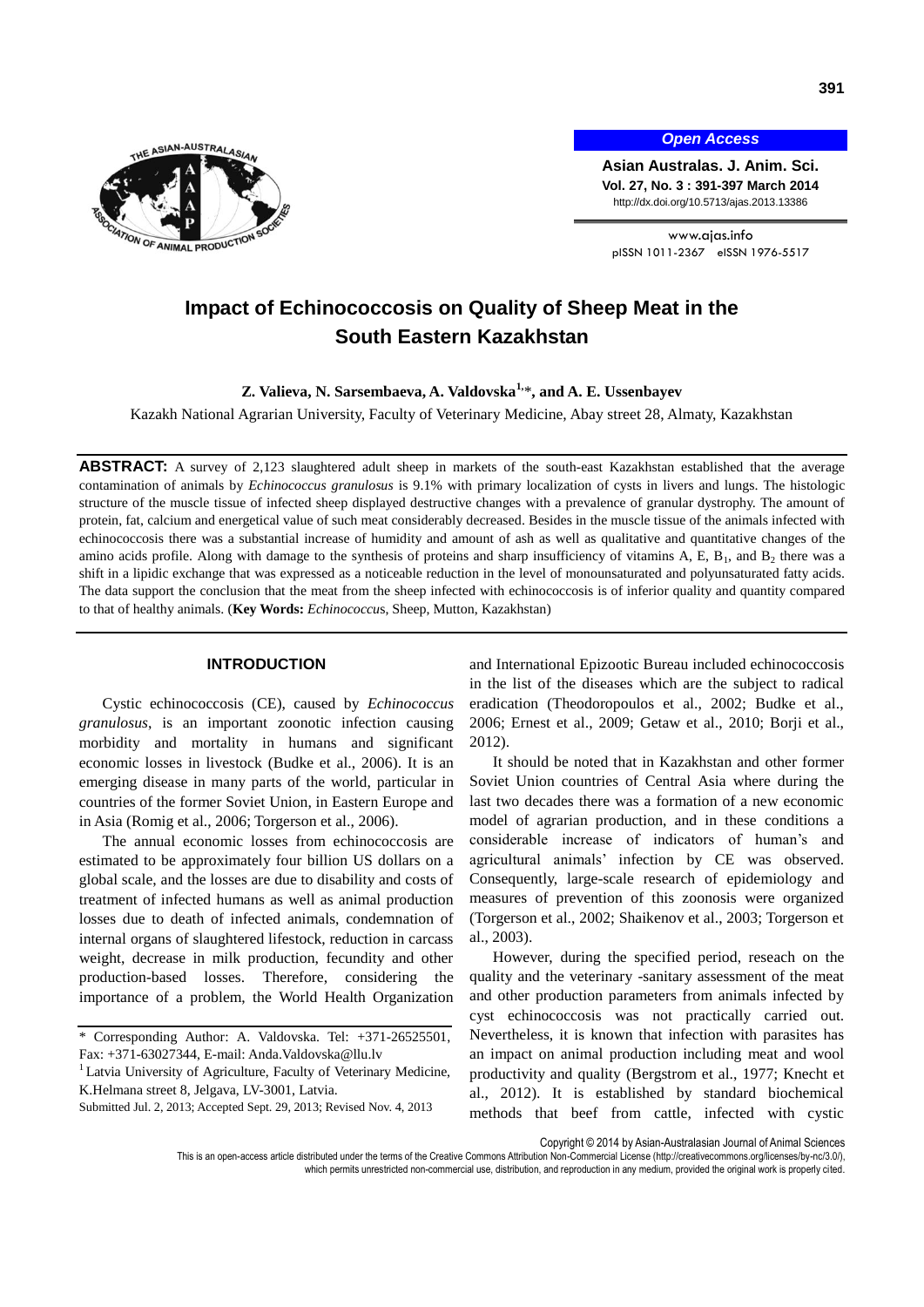echinococcosis, is of lower quality than the meat produced from healthy animals (Yampolskiy, 1981; Blochina, 2009).

Taking into the account that the sheep breeding is a traditional branch of animal husbandry and the mutton produced makes a significant share of a meat diet of the population in Kazakhstan, the purpose of this research has been to define the influence of the infection by echinococcosis on the quality of the muscle tissue of slaughtered sheep.

# **MATERIALS AND METHODS**

#### **Study area and animals**

The study was conducted from January 2010 to December 2011 in the slaughterhouse in Almaty region, Kazakhstan. A total of 2,123 slaughtered sheep in age of 3 to 5 years were observed.

#### **Post mortem examination**

The veterinary examination was carried out following the requirements established in Chapter II Domestic sheep and goats of Section IV of Annex I Regulation (EC) No 854/2004 of the European Parliament and of the Council of 29 April 2004 laying down specific rules for the organization of official controls on products of animal origin intended for human consumption.

During postmortem examination, organs of the abdominal and thoracic cavities namely liver, lung, heart, kidney and spleen were systematically inspected for the presence of hydatid cysts by applying the routine meat inspection procedures. Diagnosis of hydatid cysts was done macroscopically either by visual inspection or palpation and, where necessary, one or more incisions were made in order to detect small hydatid cysts.

A portion of approximately 200 g of *Longissimus dorsi*  muscle from 5 clinical healthy and from 15 animals with signs of echinococcus invasion was collected and stored hermetically in closed and labeled containers and frozen to  $-10^{\circ}$ C until chemical analyzing (not more than 5 days).

#### **Histology**

For histological examination, sections of approximately 2.0 cm of *M. longissimus dorsi* from the infected and uninfected sheep were removed and immediately fixed in 10% formaldehyde solution at least 48 h. Fixed tissues were carefully washed with water; dehydrated through a graded series of alcohol; cleared with xylene and embedded in paraffin wax. Sectioned at  $5 \mu m$  thick were made, mounted on glass slides and stained with hematoxylin and eosin (HE) (Carson, 1997).

#### **Meat chemical analysis**

Lipids for fat content determination were extracted from

muscle tissues by the method described by Folch et al. (1957). The composition of fatty acids was defined by a methylation method (ISO 5509, 1978; AOAC, 1990) and by using a HP 69890 gas chromatograph equipped with flame ionization detector and silica capillary column HP – Innowax  $30 \text{ m} \times 32 \text{ mm} \times 0.5 \text{ }\mu\text{m}$ .

The amino acid composition of the representative samples was determined by analyser according to AOAC (1990). Efficient methods for the extraction and determination of the water- and fat-soluble vitamins were established, and the separations were performed on the UltiMate HPLC system with Acclaim columns. HPLC method use different mobile phases and columns for waterand fat-soluble vitamins. The water-soluble vitamins were resolved on the Acclaim Polar Advantage (PA) II column using a phosphate buffer in the mobile phase. The fatsoluble vitamins were resolved on the Acclaim 120 C18 column using an organic-solvent mobile phase.

#### **Data analysis**

Basic data entry and handling were done using MS Excel. The significance of differences among chemical values of each sample was determined by analysis of variance (ANOVA) and t-test. Prevalence of hydatidosis was calculated as the number of sheep found infected with hydatid cysts expressed as the percentage of the total number of slaughtered. Differences were considered significant at  $p<0.05$  level.

# **RESULTS**

#### **Post mortem examination**

At postmortem examination, a visual inspection was made of the condition of the carcass, the head and regional lymph nodes. In carcasses of healthy animals the muscles were well developed, spinous processes of cervical, thoracic and lumbar vertebrae, *tuberis ossis ischii*, hips were allocated not sharply; subcutaneous fat covered the carcass from the 8th rib to *tuberis ossis ischii*, the neck, scapulas, forward ribs and legs, the pelvic cavity and area of a groin had fat deposits in the form of small sites. In carcasses of animals, infected by cystic echinococcosis, there were less developed muscles, prominent spinous processes of

**Table 1.** Dynamics of echinococcosis infection of sheep on seasons of year (2010-2011)

|         | Number of sheep |          | Prevalence |
|---------|-----------------|----------|------------|
| Seasons | Investigated    | Infected | (% )       |
| Winter  | 228             | 24       | 10.5       |
| Spring  | 376             | 46       | 12.2       |
| Summer  | 658             | 48       | 7.3        |
| Autumn  | 861             | 75       | 8.7        |
| Total   | 2,123           | 193      | 9.68       |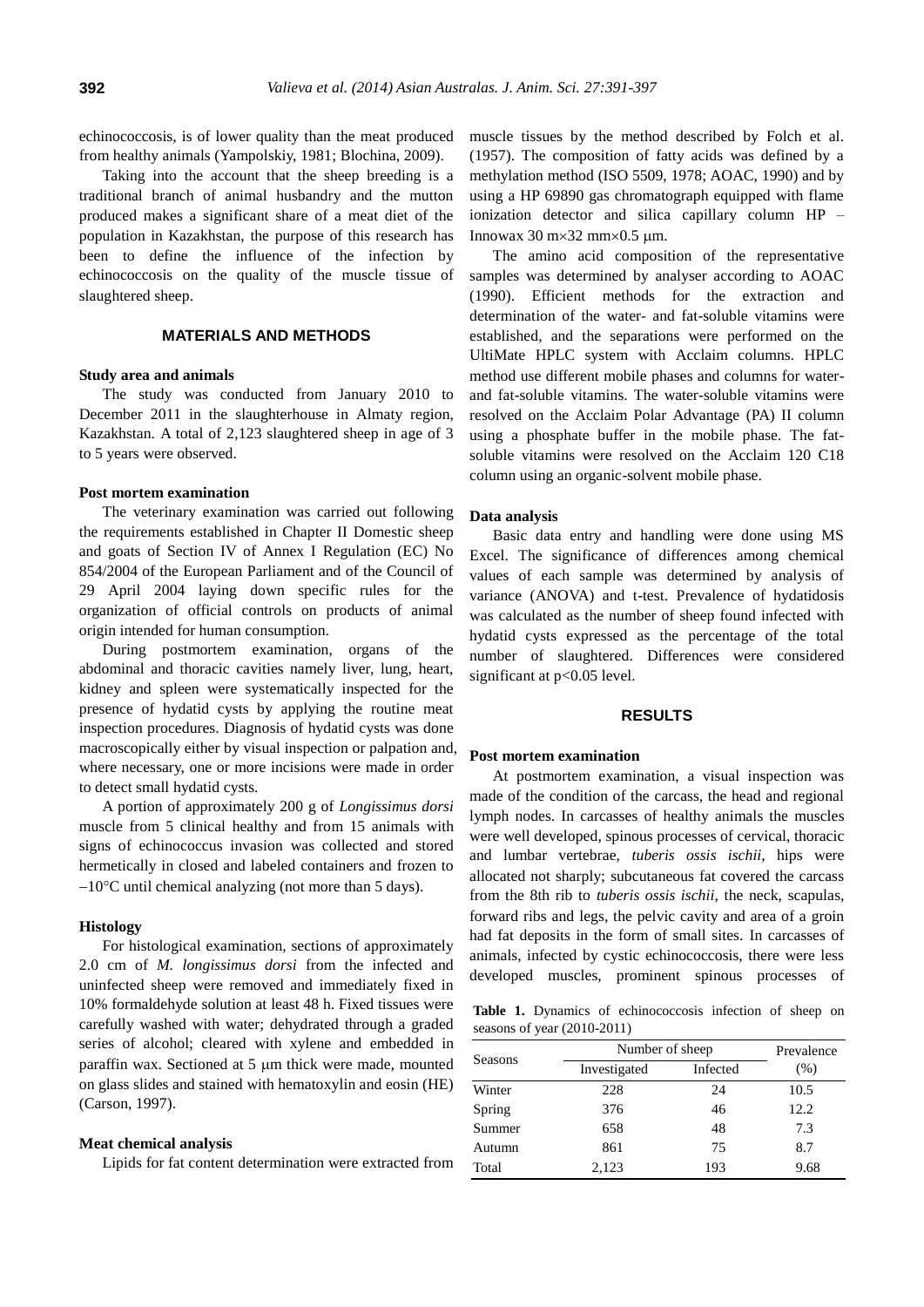vertebrae, *tuberis ossis ischii* and hips, a poor development of the fatty layer was noted.

During the study, from 2,123 sheep obtained from the slaughterhouse, 193 (9.1%) animals were positive for cystic echinococcosis (findings are summarized in Table 1). Contamination by hydatid cysts of sheep had rather stable character and slightly varied depending on a season of slaughter of sheep (Table 1).

The infection prevalence was rather high during the spring period and reached 12.2%. In the winter the contamination of sheep was, on the average, 10.5%. In the summer and autumn the prevalence was lower, 7.3% and 8.7%, respectively. The average level of contamination of animals was 9.1%.

The analysis of the hydatid cysts' distribution on organs of localization shows that only the liver was infected amongst majority of animals (71.5%). The simultaneous contamination of a liver and lungs was noted at 27% of sheep (Table 2). The multiple echinococcosis with simultaneous infection of three organs was found in 1.6% of the infected animals, including a sheep with contamination of kidneys, a liver and lungs, and two individuals with cysts in a spleen, a liver and lungs. The hydatid cysts were found in the liver and lungs (Table 2, Figure 1). Cysts were mainly located in the parenchyma, close to the liver membrane which colour changed to opaque gray. Average parasites' intensity of organs was 3 to 4 cysts. The average size varied from 2 to 7 cm; all found parasitic cysts were fertile. At an intensive invasion the infected organs considerably increased in a size and weight, the consistence was denser in comparison with healthy organs.

### **Histology of meat**

Histologic changes of muscle tissue in all cases investigated were the same. Muscle fibers were bulked up, unevenly reinforced with poorly expressed striated

**Table 2.** Distribution of echinococcus cysts on organs of the infected sheep  $(n = 193)$ 

|                       | Distribution of echinococcus cysts |      |  |
|-----------------------|------------------------------------|------|--|
| Organs                | Number of animals                  | $\%$ |  |
| Liver                 | 138                                | 71.5 |  |
| Liver, lungs          | 52                                 | 27   |  |
| Kidneys, liver, lungs |                                    | 0.5  |  |
| Spleen, liver, lungs  |                                    | 11   |  |

appiarance, the sarcoplasm contained fine-grained eosinophil mass. Nuclei of muscle fibers aren't changed in separate places, but in many sites they appear as though veiled by granular dystrophy (Figure 3). Thus, it is possible to assume that under the influence of toxins, produced by echinococcus cysts, the patomorphological changes are of a type that granular dystrophy has developed in the muscle tissue of sheep in comparison with tissue of the healthy sheep (Figure 2).

#### **Meat chemical composition**

The research of the chemical composition of muscles (Table 3) revealed that the tissue moisture content of the



**Figure 2.** Histological structure of the muscle tissue of the healthy sheep.



**Figure 1.** (A) *Echinococcus granulosus* cysts in sheep liver and lung. (B) Isolated protoscoleces from cysts.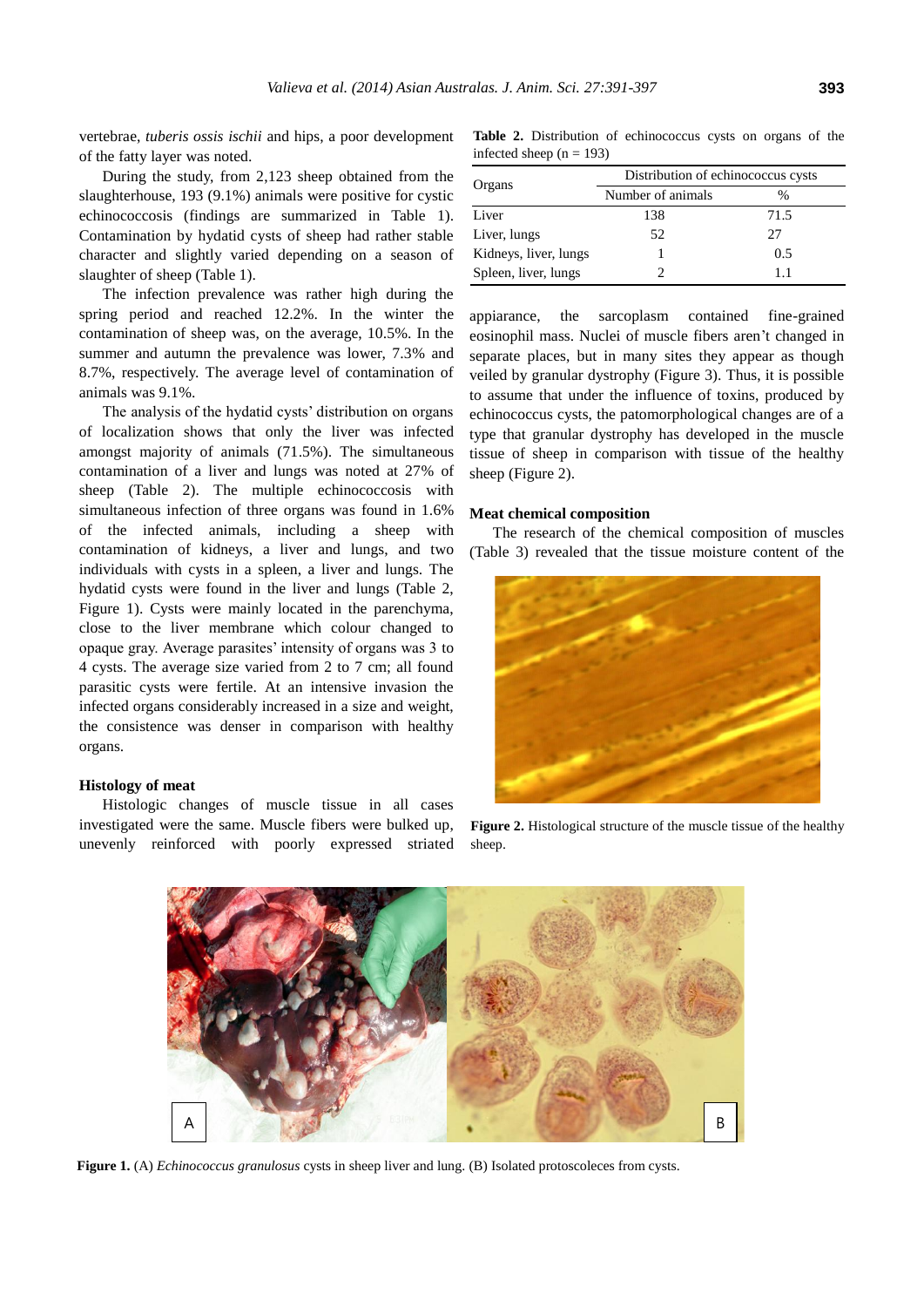

**Figure 3.** Pathomorphology of the sheep muscle tissue at the echinococcosis.

sheep infected with echinococcosis was increased by 8.8%  $(p<0.05)$  in comparison with healthy animals. Thus, there occurs a dynamic that increases the moisture content in muscles of sick animals. It is known that the cystic echinococcosis infection promotes the decrease in a protein level of animals' tissues which depends on the intensity of an invasion. According to our research, the muscle tissue of healthy sheep contains a protein average of 19.5 g and in infected animals this indicator was lower by  $4.1\%$  (p<0.05). The content of fat in muscles of the infected animals also decreased  $(p<0.05)$  considerably and was 37% less than in healthy animals.

Results of our research indicate that the echinococcosis

|                                      | Meat of animals               |                   |  |
|--------------------------------------|-------------------------------|-------------------|--|
| <b>Indicators</b>                    | Infected by<br>echinococcosis | Healthy           |  |
| Nutrition value $(g/100 g)$          |                               |                   |  |
| Proteins                             | $18.66\pm0.19$                | $19.57 \pm 0.04*$ |  |
| Fats                                 | $9.24 \pm 0.44$               | $14.7\pm0.08*$    |  |
| Moisture content                     | 71.17±0.28*                   | $64.91 \pm 0.12$  |  |
| Ashes                                | $0.93 \pm 0.02*$              | $0.82{\pm}0.02$   |  |
| Calorific value cal/ $100 \text{ g}$ | 157                           | $185*$            |  |
| Vitamins $(mg/100 g)$                |                               |                   |  |
| Vitamin A                            | $0.011 \pm 0.01$              | $0.026 \pm 0.01*$ |  |
| Vitamin <sub>E</sub>                 | $0.623 \pm 0.01$              | $0.844 \pm 0.03*$ |  |
| Vitamin PP                           | $3.922 \pm 0.03$              | $4.044\pm0.01$    |  |
| Vitamin $B_1$                        | $0.075 \pm 0.01$              | $0.082 \pm 0.01*$ |  |
| Vitamin $B_2$                        | $0.131 \pm 0.01$              | $0.188 \pm 0.01*$ |  |
| Vitamin K                            | $315.4 \pm 0.02$              | 328.7±0.40*       |  |
| Mineral elements $(mg/100 g)$        |                               |                   |  |
| Calcium (Ca)                         | $8.7 \pm 0.07$                | $9.16 \pm 0.05*$  |  |
| Magnesium (Mg)                       | $23.3 \pm 0.12$               | $23.18 \pm 0.10$  |  |
| Sodium (Na)                          | 98.74±0.19                    | 98.7±0.25         |  |
| Iron $(Fe)$                          | $1.93 \pm 0.12$               | $1.92 \pm 0.07$   |  |
| $\text{Zinc}(\text{Zn})$             | $2.62 \pm 0.21$               | $2.52 \pm 0.07$   |  |

\* p<0.05 value differ significantly.

has an impact on a mineral exchange too. In muscle tissue of infected animals we observed an increase in the content of ashes and decrease in the concentration of calcium. For example, in muscles of healthy sheep the share of ashes was 0.82 g and level of calcium reached 9.16 mg whereas in samples from the infected animals these indicators were higher by 11.8% ( $p<0.05$ ) and lower for 5.0% ( $p<0.05$ ), respectively.

It should be noted also that the calorific value of the infected animals' meat was 15.1% lower in comparison with muscle tissue of healthy sheep, and made 157 and 185 cal/100 g ( $p<0.05$ ), respectively. According to the obtained data, echinococcosis also considerably influences to the content of vitamins of muscle tissue. So, practically all studied vitamins in samples from infected animals were present in lower concentration than in healthy sheep. However, the strongest influence of the infection was noted on vitamins  $A, B_2, E, B_1$ , and K which contents in muscles of the infected animals was less ( $p<0.05$ ) for 57.7%, 30.3%, 26.2%, 8.5% and 4.04% than in healthy animals, respectively. The level of the contents such macro - and microelements as magnesium, sodium, iron and zinc in the healthy and infected animals was analogous (p>0.05).

The qualitative and quantitative changes of structure of amino acids composition of proteins were established in muscle tissue of sheep infected with cyst echinococcosis. It was revealed that the general content of amino acids in muscles of infected animals was lower, than in healthy sheep. The total amount of essential amino acids in samples from infected material, as a whole, was 4.5% lower, in comparison with healthy animals. Whereas the similar indicator for the nonessential amino acids was 1.5% lower (Table 4). Thus, it is established that in the muscle tissue of the sheep infected with *E. granulosus*, in comparison with healthy animals, the total of essential amino acids decreases by 3 times more than nonessential amino acids. The importance of these data is that the essential amino acids define a nutrition value of mutton more than does nonessential amino acids. Besides quantitative changes in the content of amino acids of muscle tissue of infected animals, there was observed a change of the amino acids profile of proteins of the studied tissue. Consequently, in the meat of sheep with echinococcosis, the most noticeable reduction occurred in the content of such essential amino acids, as valine (for  $6.8\%$ ) (p $>0.05$ ), arginine (6.1%) ( $p<0.05$ ), lysine (5.8%) ( $p>0.05$ ), tryptophan and leucine (for  $4.5\%$ ) ( $p>0.05$ ) (Table 4) in comparison with their content in protein of the muscle tissue of healthy animals.

The biochemical composition of fatty acids of muscle tissue of infected animals had deviations towards lower values in comparison with muscles of healthy sheep (Table 5). In the samples which were selected from infected sheep there was observed a significant  $(p<0.05)$  decrease in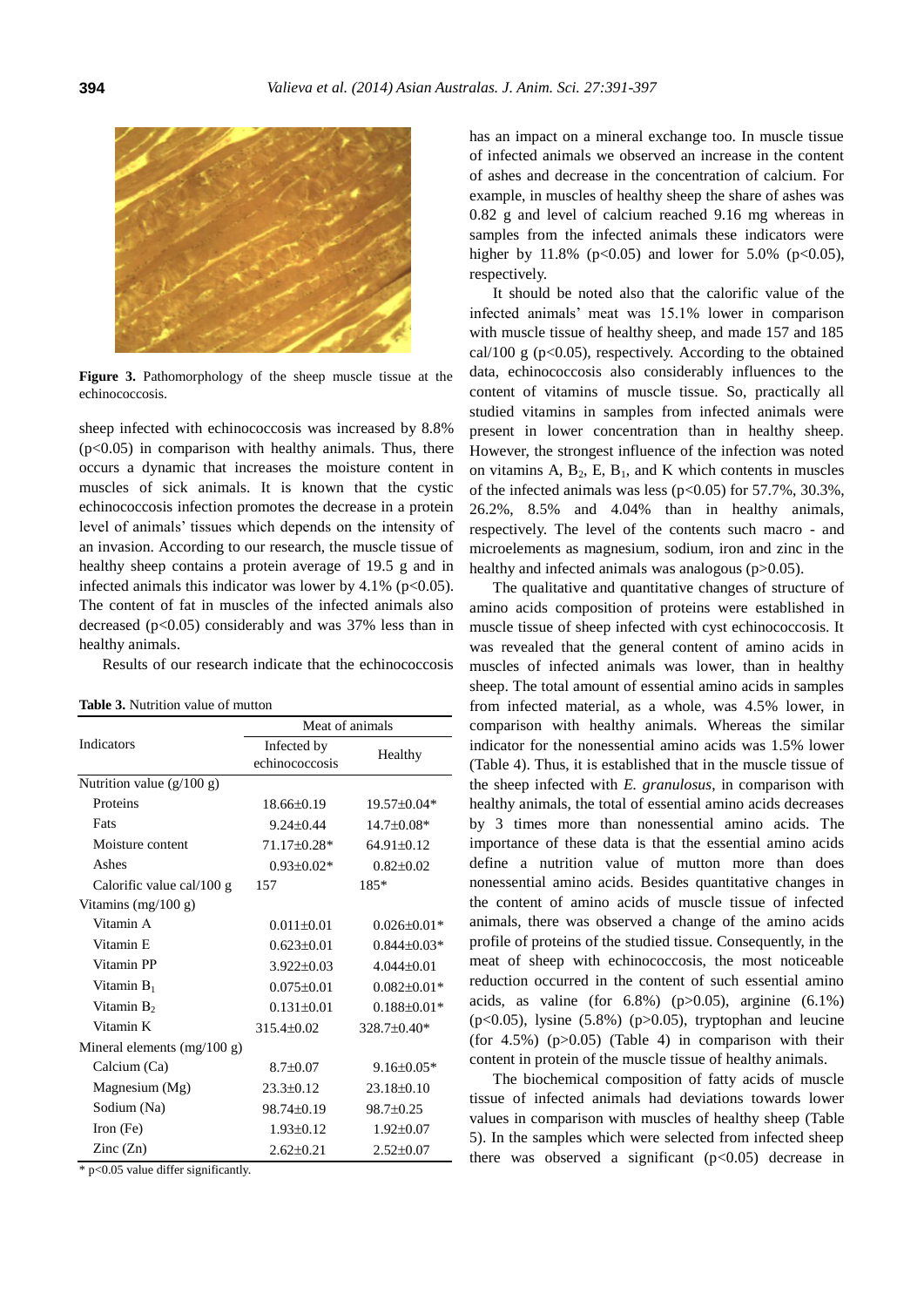|                          | Meat of animals  |                  |  |
|--------------------------|------------------|------------------|--|
| Indicators (mg/g)        | Infected by      |                  |  |
|                          | echinococcosis   | Healthy          |  |
| Essential amino acids    |                  |                  |  |
| Arginine                 | $11.4 \pm 0.28$  | 12.14±0.41*      |  |
| Valine                   | $10.22 \pm 0.47$ | $10.97 \pm 0.58$ |  |
| Histidine                | $6.04 \pm 0.51$  | $6.04 \pm 0.45$  |  |
| Isoleucine               | $9.02 \pm 0.21$  | $9.26 \pm 0.33$  |  |
| Leucine                  | 14.28±0.56       | 14.95±0.62       |  |
| Lysine                   | 15.59±0.38       | $16.55 \pm 0.41$ |  |
| Methionine               | $4.20 \pm 0.32$  | $4.29 \pm 0.37$  |  |
| Threonine                | $7.99 \pm 0.51$  | $8.31 \pm 0.50$  |  |
| Phenylalanine            | $7.33 \pm 0.42$  | $7.60 \pm 0.54$  |  |
| Tryptophan               | $2.13 \pm 0.41$  | $2.23 \pm 0.50$  |  |
| Sum of essential         | 88.2             | 92.34            |  |
| amino acids              |                  |                  |  |
| Nonessential amino acids |                  |                  |  |
| Alanine                  | 11.29±0.32       | $11.28 \pm 0.41$ |  |
| Asparagine               | $17.93 \pm 0.13$ | 18.41±0.16*      |  |
| Glycine                  | $8.88 \pm 0.19$  | $9.00 \pm 0.16$  |  |
| Glutamine                | 31.49±0.34       | 32.18±0.45       |  |
| Proline                  | $8.55 \pm 0.29$  | $8.58 \pm 0.40$  |  |
| Oxiproline               | $3.42 \pm 0.27$  | $3.45 \pm 0.39$  |  |
| Serine                   | $8.65 \pm 0.35$  | $8.79 \pm 0.41$  |  |
| Tyrosine                 | $6.44 \pm 0.31$  | $6.47 \pm 0.41$  |  |
| Cystine                  | $2.43 \pm 0.23$  | $2.45 \pm 0.25$  |  |
| Sum of nonessential      | 99.08            | 100.61           |  |
| amino acids              |                  |                  |  |
| Sum of amino acids       | 187.28           | 192.95           |  |

**Table 4.** Amount of amino acids in mutton

\* p<0.05 value differ significantly.

amount of polyunsaturated acids, including linoleic for 7.9% (p<0.05) and linolenic for 10.8% (p<0.05) in comparison with healthy slaughtered animals. In compared groups monounsaturated myristoleic acid showed the highest rate of a difference (for  $14.8\%$ ) (p<0.05). Other studied saturated fatty acids of the muscle tissue showed significant ( $p<0.05$ ), but a lower level of difference in the concentration between infected and healthy groups of animals. The amount of myristic, stearic and palmitic fatty acids in muscles of the infected animals was less  $(p<0.05)$ by 2.4%, 0.4% and 0.1% than in healthy animals, respectively.

# **DISCUSSION**

Our research demonstrated that in the southeast of Kazakhstan the average contamination by *E. granulosus* hydatid cysts of slaughtered sheep at the age of 3 to 5 years, which are sold through the markets of Almaty, is 9.68%. Intensity of an invasion by fertile echinococcus larvae

**Table 5.** Amount of fatty acids in mutton

|                                   | Meat of animals    |                      |  |
|-----------------------------------|--------------------|----------------------|--|
| Indicators $(mg/100 g)$           | Infected by        | Healthy              |  |
|                                   | echinococcosis     |                      |  |
| Saturated                         | $4,238.5 \pm 0.48$ | $4,254.8\pm1.98*$    |  |
| $C_{14:0}$ (myristic)             | $310.1 \pm 0.29$   | $317.6\pm0.51*$      |  |
| $C_{160}$ (palmitic)              | $2,044.5 \pm 0.17$ | $2,046.8 \pm 0.58$ * |  |
| $C_{18:0}$ (stearic)              | $1,883.8 \pm 0.4$  | 1,890.4±1.08*        |  |
| Monounsaturated                   | $3,512.5\pm0.65$   | $3,526.2 \pm 1.36*$  |  |
| $C_{14-1}$ (myristoleic)          | $45.3 \pm 0.37$    | $53.2 \pm 0.37*$     |  |
| $C_{16:1}$ (palmitoleic)          | $197.1 \pm 0.29$   | $203.0 \pm 0.71*$    |  |
| $C_{18-1}$ (oleic)                | $3,270.3 \pm 0.27$ | $3,270.0 \pm 0.71$   |  |
| Polyunsaturated                   | $296.9 \pm 0.30$   | $326.0 \pm 0.89*$    |  |
| $C_{18.2}$ (linoleic)             | $194.7 \pm 0.33$   | $211.4\pm 0.51*$     |  |
| $C_{18.3}$ ( $\alpha$ -linolenic) | $102.2 \pm 0.26$   | $114.6 \pm 0.4*$     |  |
| Amount of fatty acids             | $8,048.1 \pm 1.12$ | $8,107.0 \pm 3.49*$  |  |

\* p<0.05 value differ significantly.

varies within 3 to 4 cysts on the organ. Parasites are mainly found in liver and lungs (in 98.5% of animals). In other isolated cases there were observed multiple echinococcoses with simultaneous infection of kidneys or spleens. The incidence of *E. granulosus* infection in adult sheep did not display large fluctuations on seasons of the year. In our opinion, this is explained by the constant character of the invasion by oncospheres during the life time of the sheep. Accordingly, the lowest prevalence of infection of sheep established during summer and autumn seasons of year. Other scientists (Ansari-Lari, 2005; Latif et al., 2010) also observed that echinococcosis is still highly endemic in the region of Central Asia. They found that the prevalence of hydatic cysts in slaughtered sheep was 7.52% to 14.62%.

The present results agree with the opinion in the literature that echinococcosis has the wide circulation among sheep and is an actual problem for the regional veterinary medicine (Torgenson et al., 2002; Shaikenov et al., 2003). In particular, a very practical interest for veterinians and meat inspector is to define the effect of echinococcosis on the quality and quantitative indices of the meat.

It is known that the pathogenic influence of helminths has a serious affect on the tissues of an infected organism. It has been experimentally demonstrated that helminthoses cause the reduction of the content of general protein in liver, muscles, blood and other tissues, damage to carbohydrate and fatty exchanges, the decrease in the contents in organs of A, C vitamins and disruption to the exchange of B-group vitamins (Yampolskiy, 1981).

Studies of the chemical composition of meat and meat products of cattle infected with echinococcosis established that the maintenance of protein and fat decreases, and moisture increases. The liver and other organs of cattle with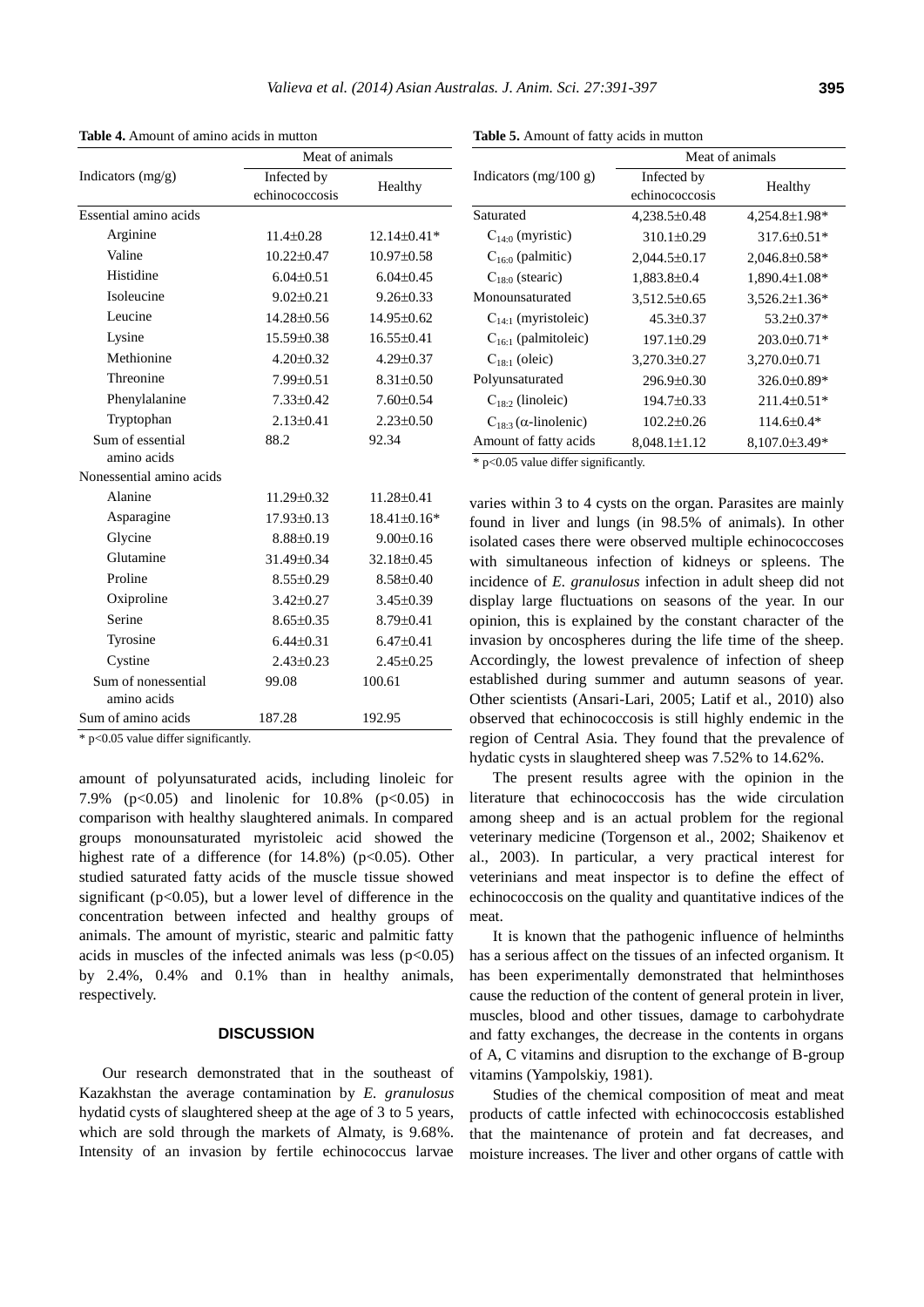echinococcosis display serious pathology compared to organs of healthy animals (Blochina, 2009). Our research show that when echinococcosis is present, even the histologic structure of the muscle tissue of sheep exhibits noticeable destructive changes with a prevalence of granular dystrophy.

The results of the current study have shown that nutrient composition, fatty acid profile, levels of amino acids, vitamins and mineral elements in meat from healthy animals differ in results obtained from various regions of the world (Lewis et al., 1995; Brzostowski et al., 2004; Williams, 2007). Williams (2007) indicated that nutritional composition of mutton depends on breed of sheep, feed, season and cut of meat.

The biochemical analysis also showed that in the mutton from sheep infected by hydatidosis, in comparison with muscle tissue of healthy animals, the amount of protein, fat and calcium, calorific value significantly decrease. Besides, in the meat of animals infected with echinococcosis there is a substantial increase of humidity and amount of ashes. These results testify that in the sheep, echinococcosis causes a complex of biochemical changes.

The present results reveal a significant change in the quality and quantity of the amino acids profile of proteins in the muscle tissue of sheep infected with echinococcosis. This is connected, in our opinion, with localization of echinococcosis cysts. As all samples of the studied muscles were selected from sheep with infected livers, for this reason there were disruptions in regulation of protein exchange in the presence of helminth larvae.

Along with disruption of the synthesis of proteins and the vitamin balance, in particular, the sharp insufficiency of vitamins A, E,  $B_1$ , and  $B_2$ , there were observed shifts in a lipidic exchange that was expressed as a noticeable reduction of the monounsaturated and polyunsaturated fatty acids level. It is known that the development of *E. granulosus* cysts is carried out by the intensive expense of lipids of the host (Porfido et al., 2012), and this explains the decrease in the concentration of fatty acids in tissues of the infected organism.

Other scientists (Torgenson, 2003; Ansari-Lari, 2005) also indicated that cystic echinococcosis cause economic losses not only from the condemnation of infected viscera, but also from decreases in yield and quality of meat and delayed performance and growth.

# **CONCLUSION**

The specified biochemical changes in the muscle tissue of infected sheep are the cause of the decrease in the biological value of meat. Results of the present research allow concluding that the meat from the sheep infected with echinococcosis is of poorer quality to the muscle tissue of the healthy animal as well as being biologically inferior.

# **REFERENCES**

- Ansari-Lari, M. 2005. [A retrospective survey of hydatidosis in](http://www.sciencedirect.com/science/article/pii/S0304401705002554)  [livestock in Shiraz, Iran, based on abattoir data during 1999-](http://www.sciencedirect.com/science/article/pii/S0304401705002554) [2004.](http://www.sciencedirect.com/science/article/pii/S0304401705002554) Vet. Parasitol. 133:119-123.
- AOAC. 1990. Official methods of analysis. 15<sup>th</sup> ed. Association of official analytical chemists, inc. Arlington, USA.
- Brzostowski, H., J. Tywonczuk, and Z. Tanski. 2004. [Indexes of](http://www.archanimbreed.com/pdf/2004/at04sip175.pdf)  [nutritive value of meat obtained from Pomeranian lambs and](http://www.archanimbreed.com/pdf/2004/at04sip175.pdf)  [crossbreeds of Pomeranian ewes with meet breed rams.](http://www.archanimbreed.com/pdf/2004/at04sip175.pdf) Arch. Tierz. 47:175-182.
- Budke, C. M., P. [Deplazes,](http://www.ncbi.nlm.nih.gov/pubmed?term=Deplazes%20P%5BAuthor%5D&cauthor=true&cauthor_uid=16494758) and P. R. [Torgerson. 2](http://www.ncbi.nlm.nih.gov/pubmed?term=Torgerson%20PR%5BAuthor%5D&cauthor=true&cauthor_uid=16494758)006. [Global](http://wwwnc.cdc.gov/eid/article/12/2/05-0499_article.htm)  [socioeconomic impact of cystic echinococcosis.](http://wwwnc.cdc.gov/eid/article/12/2/05-0499_article.htm) [Emerg.](http://www.ncbi.nlm.nih.gov/pubmed/16494758) Infect. [Dis.](http://www.ncbi.nlm.nih.gov/pubmed/16494758) 12:296-303.
- [Borji, H.](http://www.ncbi.nlm.nih.gov/pubmed?term=Borji%20H%5BAuthor%5D&cauthor=true&cauthor_uid=22568697), M. [Azizzadeh, and M](http://www.ncbi.nlm.nih.gov/pubmed?term=Azizzadeh%20M%5BAuthor%5D&cauthor=true&cauthor_uid=22568697). A. [Kamelli. 2](http://www.ncbi.nlm.nih.gov/pubmed?term=Kamelli%20M%5BAuthor%5D&cauthor=true&cauthor_uid=22568697)012. [Retrospective](http://www.journalofparasitology.org/doi/abs/10.1645/ge-2988.1)  [study of abattoir condemnation due to parasitic infections:](http://www.journalofparasitology.org/doi/abs/10.1645/ge-2988.1)  [economic importance in Ahwaz, southwestern Iran.](http://www.journalofparasitology.org/doi/abs/10.1645/ge-2988.1) J. [Parasitol](http://www.ncbi.nlm.nih.gov/pubmed/22568697)*.* 98:954-957.
- Bergstrom, R. C., J. L. [Kinnison, and B](http://www.ncbi.nlm.nih.gov/pubmed?term=Kinnison%20JL%5BAuthor%5D&cauthor=true&cauthor_uid=879585). A. [Werner. 1](http://www.ncbi.nlm.nih.gov/pubmed?term=Werner%20BA%5BAuthor%5D&cauthor=true&cauthor_uid=879585)977. Parasitism (Trichostrongylus colubriformis and Eimeria ninakohlyakimovae) in sheep: relationship between wool fiber diameter changes and feed conversion efficiency. [Am.](http://www.ncbi.nlm.nih.gov/pubmed/879585) J. Vet. [Res.](http://www.ncbi.nlm.nih.gov/pubmed/879585) 38:887-888.
- Blochina, S. V. 2009. Epizootology of cystic echinococcosis in Omsk region. Ph.D. Thesis, Tyumen, 142 p. - In Russian.
- Carson, F. L. 1997. Histotechnology: a self-instructional text. Chicago, American Society for Clinical pathology, 6:93.
- [Ernest, E.](http://www.ncbi.nlm.nih.gov/pubmed?term=Ernest%20E%5BAuthor%5D&cauthor=true&cauthor_uid=19105043), H. E. [Nonga, A](http://www.ncbi.nlm.nih.gov/pubmed?term=Nonga%20HE%5BAuthor%5D&cauthor=true&cauthor_uid=19105043). A. [Kassuku, and R](http://www.ncbi.nlm.nih.gov/pubmed?term=Kassuku%20AA%5BAuthor%5D&cauthor=true&cauthor_uid=19105043). R. [Kazwala.](http://www.ncbi.nlm.nih.gov/pubmed?term=Kazwala%20RR%5BAuthor%5D&cauthor=true&cauthor_uid=19105043) 2009. [Hydatidosis of slaughtered animals in Ngorongoro district of](http://link.springer.com/article/10.1007/s11250-008-9298-z)  [Arusha region, Tanzania.](http://link.springer.com/article/10.1007/s11250-008-9298-z) Trop. Anim. [Health Prod.](http://www.ncbi.nlm.nih.gov/pubmed/19105043) 41:1179- 1185.
- Folch, J., M. Lees, and G. H. Sloane Stanley. 1957. Isolation and purification of a simple method for the total lipides from animal tissues. J. Biol. Chem*.* 226:497-509.
- [Getaw, A.,](http://www.ncbi.nlm.nih.gov/pubmed?term=Getaw%20A%5BAuthor%5D&cauthor=true&cauthor_uid=19883622) D. [Beyene,](http://www.ncbi.nlm.nih.gov/pubmed?term=Beyene%20D%5BAuthor%5D&cauthor=true&cauthor_uid=19883622) D[. Ayana,](http://www.ncbi.nlm.nih.gov/pubmed?term=Ayana%20D%5BAuthor%5D&cauthor=true&cauthor_uid=19883622) B[. Megersa, and F](http://www.ncbi.nlm.nih.gov/pubmed?term=Megersa%20B%5BAuthor%5D&cauthor=true&cauthor_uid=19883622)[. Abunna.](http://www.ncbi.nlm.nih.gov/pubmed?term=Abunna%20F%5BAuthor%5D&cauthor=true&cauthor_uid=19883622) 2010. [Hydatidosis: prevalence and its economic importance in](http://www.sciencedirect.com/science/article/pii/S0001706X09003398)  [ruminants slaughtered at Adama municipal abattoir, Central](http://www.sciencedirect.com/science/article/pii/S0001706X09003398)  [Oromia, Ethiopia.](http://www.sciencedirect.com/science/article/pii/S0001706X09003398) [Acta Trop](http://www.ncbi.nlm.nih.gov/pubmed/19883622)*.* 113:221-225.
- ISO 5509. 1978. Animal and vegetable fats and oils Preparation of methyl esters of fatty acids.
- [Knecht, D.](http://www.ncbi.nlm.nih.gov/pubmed?term=Knecht%20D%5BAuthor%5D&cauthor=true&cauthor_uid=21955735), A. [Jankowska, a](http://www.ncbi.nlm.nih.gov/pubmed?term=Jankowska%20A%5BAuthor%5D&cauthor=true&cauthor_uid=21955735)nd G. [Zaleśny.](http://www.ncbi.nlm.nih.gov/pubmed?term=Zale%C5%9Bny%20G%5BAuthor%5D&cauthor=true&cauthor_uid=21955735) 2012. [The impact of](http://www.sciencedirect.com/science/article/pii/S030440171100608X)  [gastrointestinal parasites infection on slaughter efficiency in](http://www.sciencedirect.com/science/article/pii/S030440171100608X)  [pigs.](http://www.sciencedirect.com/science/article/pii/S030440171100608X) [Vet Parasitol.](http://www.ncbi.nlm.nih.gov/pubmed/21955735) 184:291-297.
- Latif, A. A., A. Tanveer, M. Azhar, N. Siddiqi, M. Kyaw–Tanner, and R. J. Traub. 2010. [Morphological and molecular](http://www.sciencedirect.com/science/article/pii/S0304401710000841)  characterization of *[Echinococcus granulosus](http://www.sciencedirect.com/science/article/pii/S0304401710000841)* in livestock and [humans in Punjab, Pakistan.](http://www.sciencedirect.com/science/article/pii/S0304401710000841) Vet. Parasitol. 170:44-49.
- Lewis, J., G. Milligan, and A. Hurt. 1995. NUTTAB 95 Nutrient data table for use in Australia. Food Standarts Australia New Zealand. Commonwealth of Australia. Vol. 1.
- [Porfido, J. L.](http://www.ncbi.nlm.nih.gov/pubmed?term=Porfido%20JL%5BAuthor%5D&cauthor=true&cauthor_uid=23166848), G. [Alvite, V](http://www.ncbi.nlm.nih.gov/pubmed?term=Alvite%20G%5BAuthor%5D&cauthor=true&cauthor_uid=23166848)[. Silva, M](http://www.ncbi.nlm.nih.gov/pubmed?term=Silva%20V%5BAuthor%5D&cauthor=true&cauthor_uid=23166848). W. [Kennedy, A](http://www.ncbi.nlm.nih.gov/pubmed?term=Kennedy%20MW%5BAuthor%5D&cauthor=true&cauthor_uid=23166848). [Esteves, and](http://www.ncbi.nlm.nih.gov/pubmed?term=Esteves%20A%5BAuthor%5D&cauthor=true&cauthor_uid=23166848)  B. [Corsico.](http://www.ncbi.nlm.nih.gov/pubmed?term=Corsico%20B%5BAuthor%5D&cauthor=true&cauthor_uid=23166848) 2012. [Direct interaction between EgFABP1, a fatty](http://www.plosntds.org/article/info%3Adoi%2F10.1371%2Fjournal.pntd.0001893)  [acid binding protein from Echinococcus granulosus, and](http://www.plosntds.org/article/info%3Adoi%2F10.1371%2Fjournal.pntd.0001893)  [phospholipid membranes.](http://www.plosntds.org/article/info%3Adoi%2F10.1371%2Fjournal.pntd.0001893) [PLoS Negl Trop.](http://www.ncbi.nlm.nih.gov/pubmed/23166848) Dis. 6(11):e1893.
- Romig, T., A. Dinkel, and U. Mackenstedt. 2006. [The present](http://www.sciencedirect.com/science/article/pii/S1383576905001339)